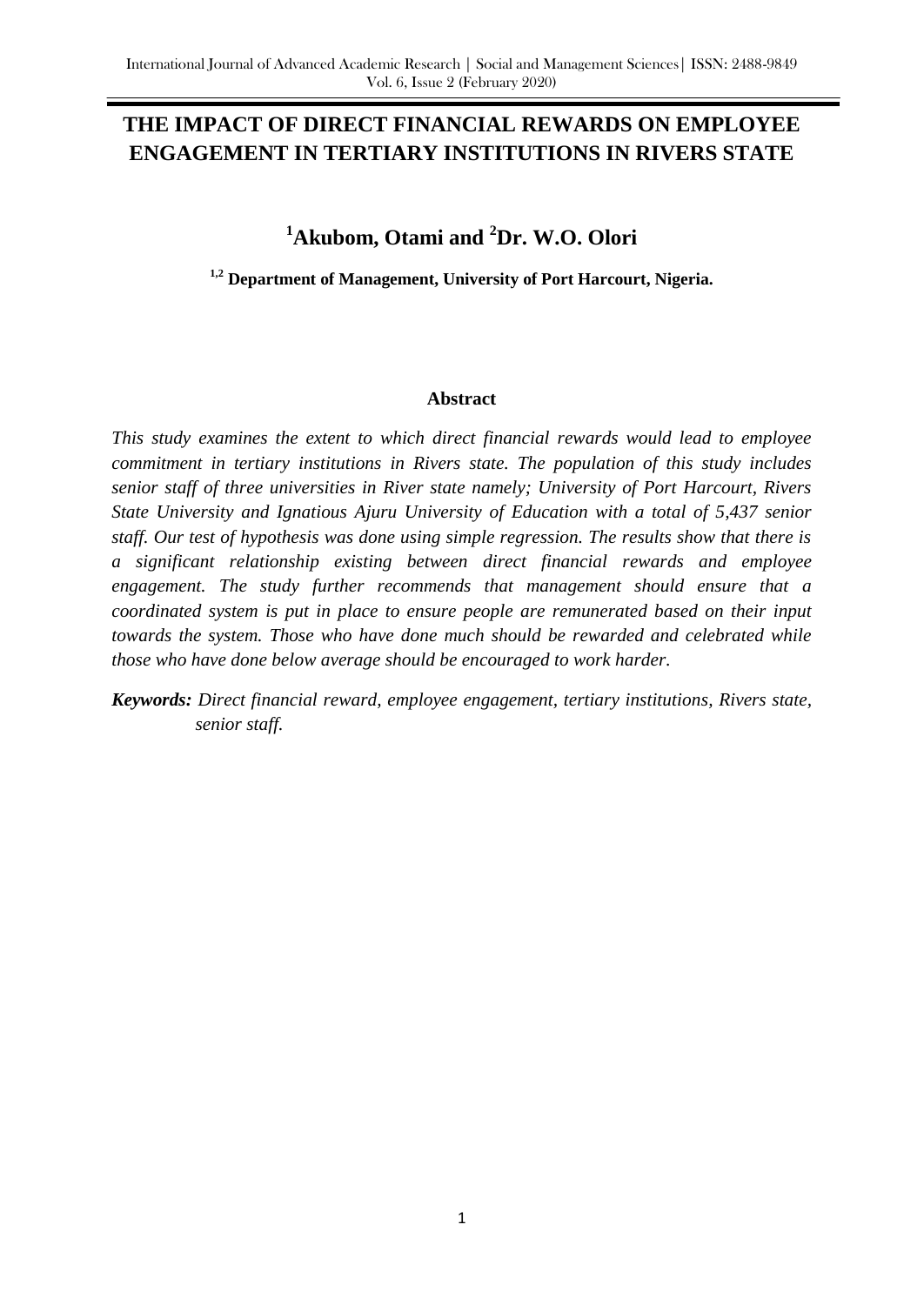### **Introduction**

When employees experience engagement, a number of positive outcomes occur. Some of the outcomes of engagement link to other employee affective responses to work. For example, Kahn (1990) found that more engaged employees had higher employee participation in company programs, retention, receptiveness to change, and loyalty (Kular, Gatenby, Rees, Soane, & Truss, 2008). In addition, employee engagement has also been found to be related to less role conflict and stress; cynicism about the organization and its goals; and more sense of control over one"s work environment; confidence in the future of the organization; sense of self-confidence in the ability to make change happen in the organization; willingness to learn and experiment; willingness to stay with the company (lower turnover or higher retention), etc.

Ulrich & Brockbank (2005) have elaborated their understanding by referring to "engaged employees' as those who 'work with a passion and feel a profound connection to their company and drive innovation and move the organization forward". In the UK, the CIPD (2007) refers to it as "passion for work" and the willingness to go the extra mile. Employee engagement as 'the harnessing of organization members' selves to their work roles; in engagement, people employ and express themselves physically, cognitively, and emotionally during role performance (Lawler, 2003). Others have noted the centrality of 'vigor' in the idea of engagement – that is, feelings of strength and emotional energy in the workplace (Kular, et al 2008). Shaw (2005) defined engagement as "translating employee potential into employee performance and business success'. This means changing the way employees perform "by utilizing the tools in the armoury of internal communication professionals".

Employees would always give their maximum when they have a feeling of trust that their efforts will be rewarded by the management (Magjuka & Baldwin, 1991). There are many factors that affect employee performance like working conditions, worker and employer relationship, training and development opportunities, job security, and company"s overall policies and procedures for rewarding employees, etc. Among all those factors which affect employee performance, motivation that comes with rewards is of utmost importance. Motivation is an accumulation of different processes which influence and direct our behavior to achieve some specific goal (Mahaney, Lederer, 2006). Rewards can be direct financial or indirect financial; direct financial rewards are tangible rewards and these rewards are external to the job or task performed by the employee. External rewards can be in terms of salary/pay, incentives, bonuses, promotions, job security, etc. Indirect financial rewards are intangible rewards or psychological rewards like appreciation, meeting the new challenges, positive and caring attitude from employer, and job rotation after attaining the goal. According to Mutunga (2009), there are two basic types of rewards, financial and non-financial, and both can be utilized positively to enhance performance behaviors of employees. Financial rewards mean pay-for-performance such as performance bonus, job promotion, commission, tips, gratuities and gifts etc. Non financial rewards are non monetary/non cash and it is a social recognition such as acknowledgement, certificate, and genuine appreciation etc. The non financial rewards are also called materials award (Serino, 2002). Desired performance can only be achieved efficiently and effectively, if employee gets a sense of mutual gain of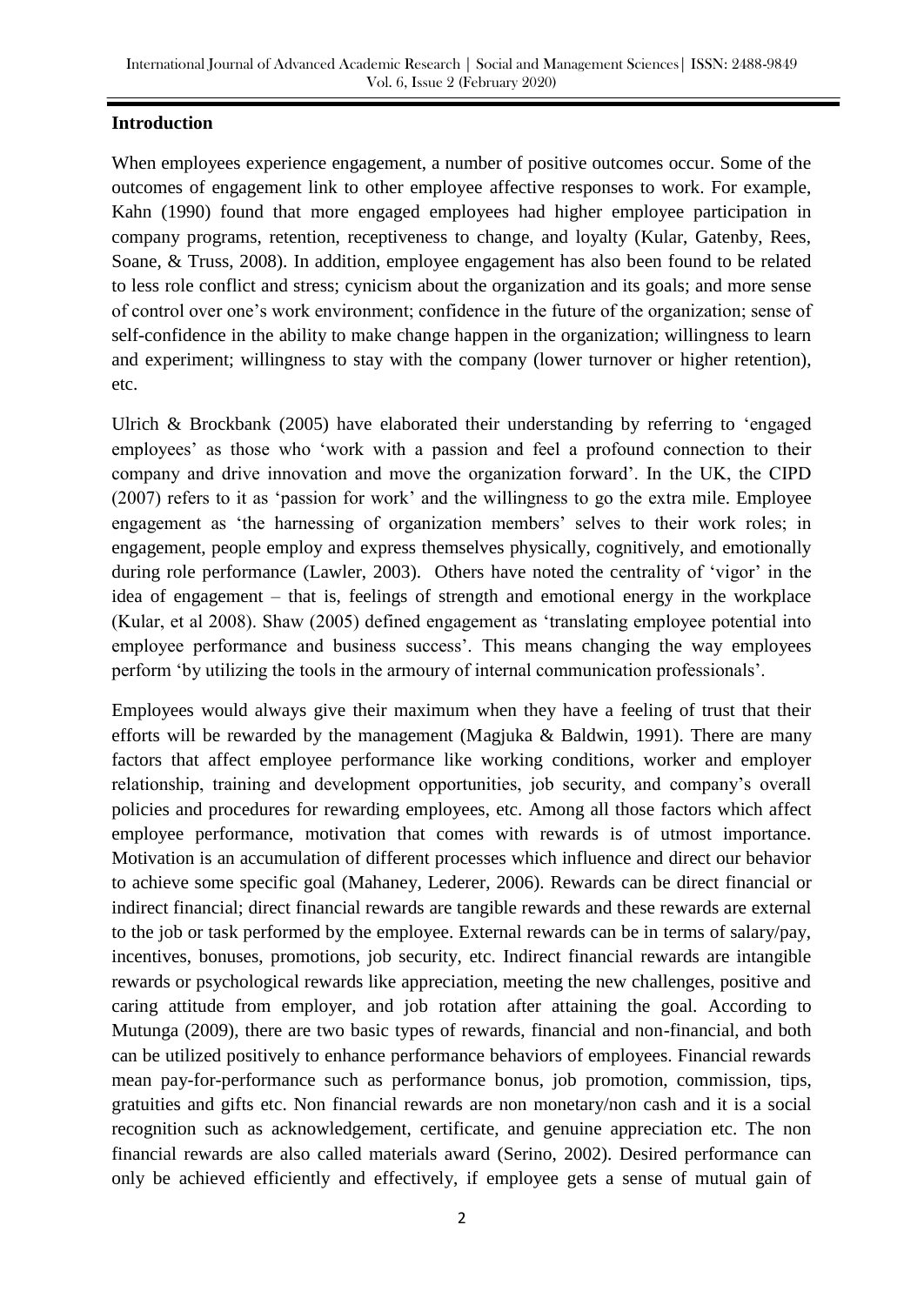organization as well as of himself, with the attainment of that defined target or goal. An organization must carefully set the rewards system to evaluate the employee"s performance at all levels and then rewarding them with whether visible pay for performance of invisible satisfaction. The concept of performance management has given a rewards system which contains; needs and goals alignment between organization and employees, rewarding employees both direct financially and indirect financially. The system also suggests where training and development is needed by the employee in order to complete the defined goals.

### **Theoretical Framework**

The theoretical framework for this study is drawn from equity theory.

Equity theory (Adams, 1965) draws from exchange, dissonance, and social comparison theories in making predictions about how individuals manage their relationships with others. Four propositions capture the objectives of the theory; firstly, individuals evaluate their relationships with others by assessing the ratio of their outcomes from and inputs to the relationship against the outcome/input ratio of a comparison with others. Secondly, if the outcome/input ratios of the individual and comparison with others are perceived to be unequal, then inequity exists. Thirdly, the greater the inequity the individual perceives (in the form of either overreward or underreward), the more distress the individual feels (Hatfield, & Sprecher, 1983). Fourthly, the greater the distress an individual feels, the harder he or she will work to restore equity and, thus, reduce the distress. Equity restoration techniques include altering or cognitively distorting inputs or outcomes, acting on or changing the comparison with others, or terminating the relationship. The theory's distress prediction is based upon the assumption that individuals are equally sensitive to equity; that is, the general preference is that outcome/input ratios be equal to that of the comparison with others. This premise has been termed the "norm of equity" (Greenberg, 1979), and both laboratory studies (Adler, 1935) and field research (Carrell & Dittrich, 1976) show support for the norm. Yet, research into reward allocations (i.e., how individuals distribute outcomes among receivers) has identified other norms that appear to contradict the norm of equity.

Carrell & Dittrich (1978) for example, suggested three distribution rules that an individual might employ when allocating outcomes to others: (a) the contribution (equity) rule, where others are rewarded outcomes in proportion to their inputs; (b) the needs rule, where others are rewarded based upon their legitimate needs, and (c) the equality rule, where others receive equal outcomes irrespective of their individual inputs. These distribution rules, as Andrews (1967) indicated, suggest that different norms govern the allocation of rewards. Also, a number of studies (e.g., Greenberg, 1978) have shown that allocators do not universally adhere to the equity norm when distributing outcomes to others. Thus, evidence suggests that the norm of equity has important exceptions, at least in terms of how one allocates to others. Despite the absence of research into norms that receivers employ when evaluating their own outcomes, research on individual differences also suggests exceptions to the norm of equity. These exceptions include both demographic variables such as sex (Austin & McGinn, 1977), age (Hook & Cook, 1979), and nationality (Weick, Bougon, & Maruyama, 1976), and personality traits such as the Protestant Work Ethic (Greenburg, 1979),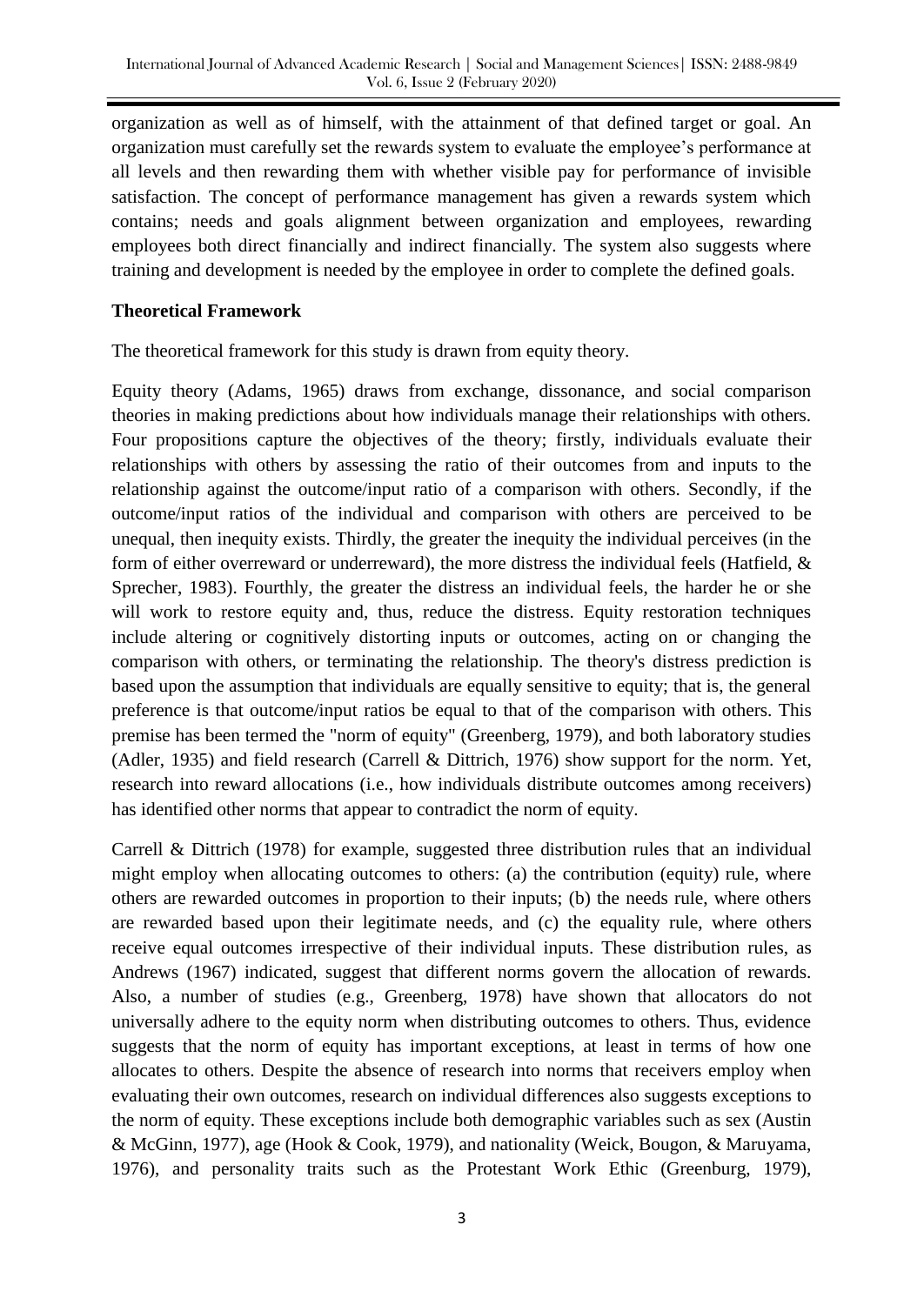Machiavellianism (Blumstein & Weinstein, 1969), and interpersonal orientation (Merton, et al, 1983). Major and Mess, et al. (1973) indicated in their review of individual differences in justice behavior (i.e., reward distributions and reactions to injustice), the effects of individual differences also vary according to whether experimental subjects are allocating outcomes to themselves and/or others, or whether they are simply reacting to inequitable treatment from others.

The notion of individual differences in regard to equity has received little systematic attention in the organizational behavior literature. In fact, two reviews of equity theory (Mowday, 1983) have underscored the value of examining individual differences in equity research. Yet Major and Deaux (1982) concluded that much of this research is "scattershot" and "opportunistic" relying heavily on easily identifiable demographic variables and involving ex post facto reasoning from results.

## **Direct Financial Rewards**

Direct financial compensation is most widely known and recognized form of compensation. Most sought after by workers, direct compensation is the money which is paid directly to employees in exchange for their labor. This includes everything from hourly wages, to set salaries, bonuses, tips and commissions (Allen & Kilmann, 2001).

Ulrich & Brockbank (2005) indicates, for money to motivate, merit pay rises must be at least seven percent of base pay for employees to perceive them as motivating and to catch anybody"s attention. Recent studies, for example by Jeffrey and Schaffer (2007) on the four methods of motivating employees indicated that money rated the second among lower-level employees. Such evidence demonstrates that money may not be the only motivator, but it's difficult to argue that it doesn't motivate. Another stream of analyses points out that people never rate money as their main motivator, most achievements are reached for reasons other than money, and it is a factor that attracts people but does not play a big role in retaining and motivating.

Jeffrey and Schaffer (2007) point out, salary and other hygiene factors yielded dissatisfaction and only motivators directly influence motivation beyond the psychological neutral level. In a recent survey, by (Serino, 2002) direct financial reward played a critical role in attracting talented employees, but they have only a short term impact on the motivational levels of employees. Kohn, quoted by Armstrong (2007) challenge what he calls the behaviorists dogma about money and motivation. He claims that, no controlled scientific study has found a long-term enhancement of the quality of work as a result of any reward system. Slater, quoted by Armstrong (2007) also argued that the idea that everybody wants money is propaganda circulated by wealth addicts to make them feel better about their addiction.

Armstrong (2007) further argued that, a closer look on how employees are motivated indicates that it becomes disturbingly clear that the more you use rewards to motivate, the more employees tend to lose interest in whatever they had to do to get the rewards. The more reinforcing the reward is, the more it erodes intrinsic interest. Therefore, various devices can be used to get employees to do something, but that is a far cry from making people want to do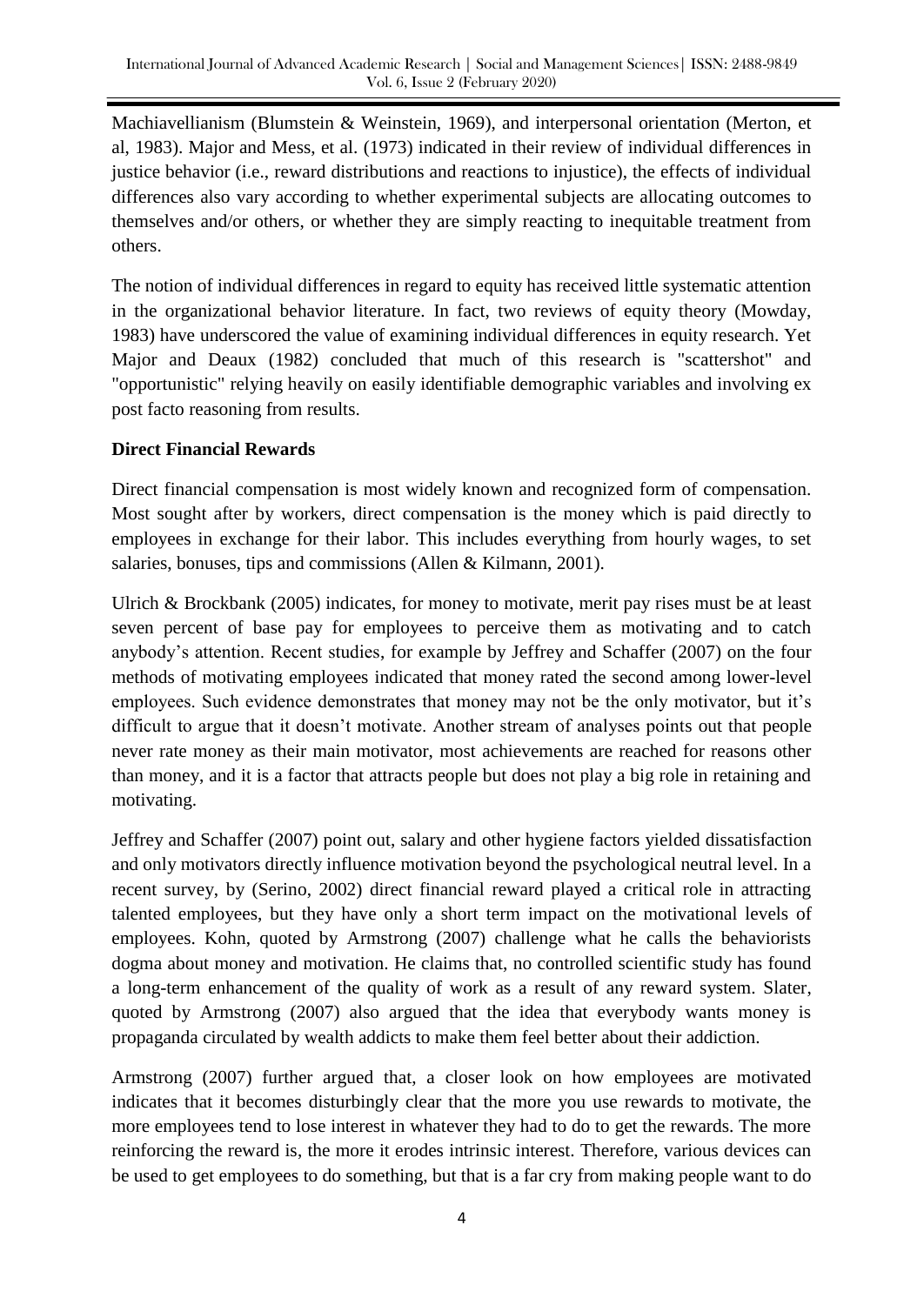something in this regard, nonmonetary rewards apply. Theorists therefore point out the value of challenging jobs, feedback, cohesive work teams and other nonmonetary factors as stimulants to motivation which should never be left out when addressing the subject of motivation in the workplace.

Goodman & Friedman (1968) also contends that employees do work for money but they work even more for meaning in their lives. Where there is no meaning of work, there is greater loss of loyalty and commitment and pay should therefore not substitute for a working environment high on trust, fun, and meaningful work. The above simply mean, money should be used in conjunction with other motivating factors in order to win the attention of employees. However, according to Greenberg (1979), in a much publicized study, Gupta and her colleagues analyzed thirty-nine studies conducted over four decades and found that coldhard cash motivates workers whether their jobs are exciting or mundane in labs and real world settings alike. But the research team acknowledges that money is not the only factor that concerns employees noting that beyond a certain point higher salaries will make employees happier, but it will not buy better performance and motivation (Goodman & Friedman, 1968). Still, Gupta warns that employers who dole out small merit raises-less than seven percent of base pay –may do more harm than good. According to her, small raises can actually be dysfunctional in terms of motivation because employees become irritated that their hard work yielded so little. Therefore there are mixed feelings among scholars on whether money has a positive or negative impact on motivation and such a question can only be addressed through an empirical study.

## **Concept of Employee Engagement**

As a concept that has developed over time, engagement has been defined in numerous, often inconsistent, ways in the literature, so much so that the term has become ambiguous to many and it is rare to find two people defining it in same way (Graen, 2008). It has variously been conceived as a psychological or affective state (e.g. commitment, involvement, attachment etc.), a performance construct (e.g. role performance, effort, observable behaviour, organisational citizenship behavior, etc; (Harter, 2000) or an attitude. Some even relate the concept to other specific constructs such as altruism or initiative (Harter, Schmidt, Hayes, 2002) and little consensus has been reached in the literature as to which of these definitions is the definitive, or at least, 'best-fit' model of engagement. The importance of defining terms such as engagement was highlighted by Harter (2000), who suggested that different meanings that are read into the term result in considerable variation in what is being measured, which 'produces a series of contradictory and non-replicable studies'

The notion of employee engagement is a relatively new one, one that has been heavily marketed by human resource (HR) consulting firms that offer advice on how it can be created and leveraged. Academic researchers are now slowly joining the fray, and both parties are saddled with competing and inconsistent interpretations of the meaning of the construct. Casual observation suggests that much of the appeal to organizational management is driven by claims that employee engagement drives bottom-line results. Indeed, at least one HR consulting firm (Hirschfeld & Field 2000) indicates that they ""have established a conclusive,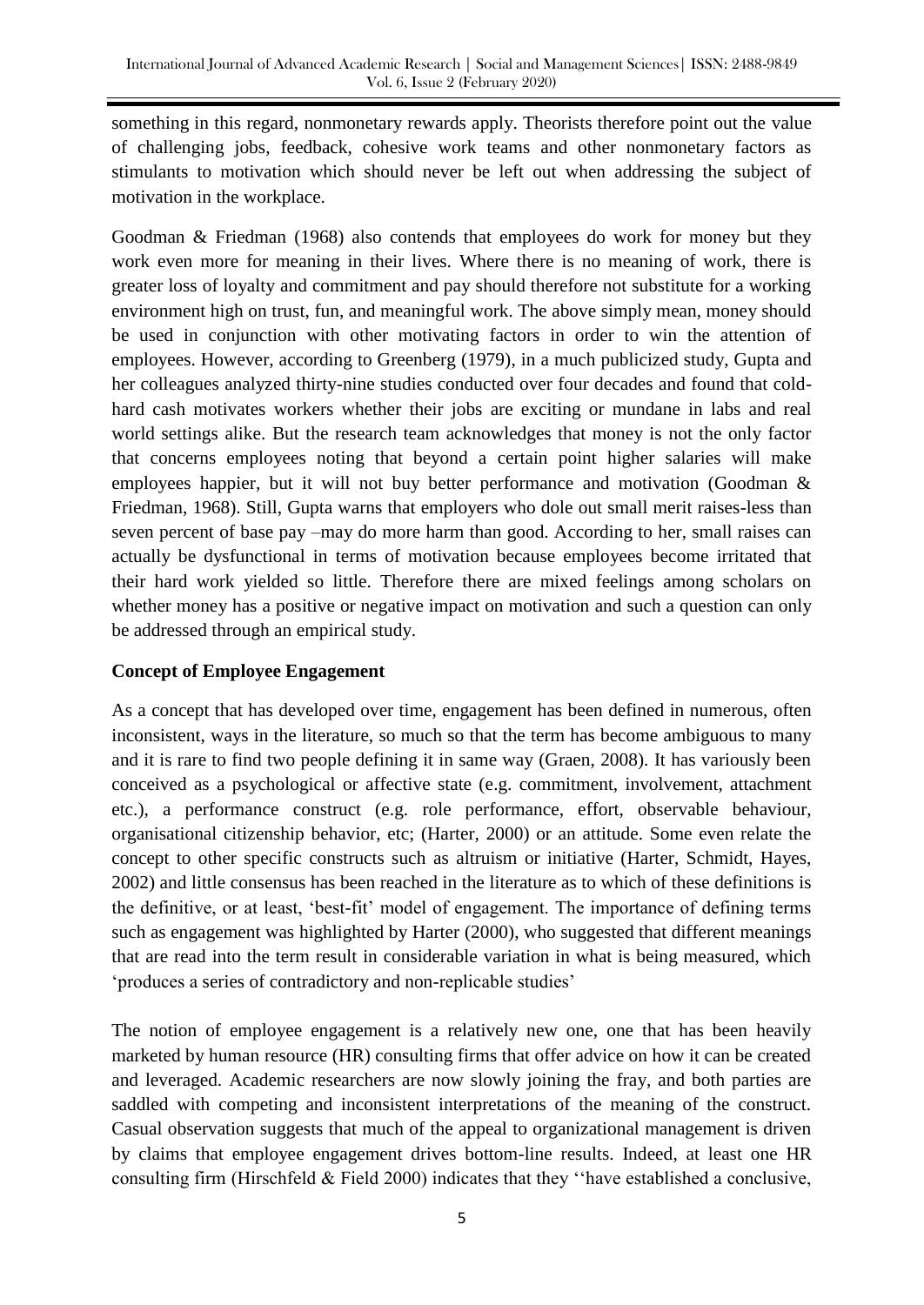compelling relationship between engagement and profit-ability through higher productivity, sales, customer satisfaction, and employee retention." Some practitioners view engagement as having evolved from prior research on work attitudes, directly implying that this newer concept adds interpretive value that extends beyond the boundaries of those traditions. We agree with this thought and hope to show why we agree in what follows. Although compelling on the surface, the meaning of the employee engagement concept is unclear. In large part, this can be attributed to the "bottom-up" manner in which the engagement notion has quickly evolved within the practitioner community. This is not an unfamiliar stage in the incremental evolution of an applied psychological construct.

To some, engagement and satisfaction are linked directly if not regarded as completely isomorphic. Thus, Hirschfeld & Thomas, (2008) explicitly referred to their measure (The Gallup Work Place Audit) as "satisfaction-engagement" and defined engagement as "the individual"s involvement and satisfaction as well as enthusiasm for work". The Gallup survey items tap evaluative constructs traditionally conceptualized as satisfaction facets, including resource availability, opportunities for development, and clarity of expectations. Perhaps even more directly, some practitioners (Glen, 2006) measure engagement as direct assessments of satisfaction with the company, manager, work group, job, and work environment characteristics. Others distinguish between an affective, or emotional, component of engagement and rational or cognitive elements, linking the emotional component to job satisfaction. Thus, Samuel (1978) suggested that "the emotional factors tie to people"s personal satisfaction and the sense of inspiration and affirmation they get from their work and being part of their organization".

## **Research Hypothesis**

H01 There is no significant relationship between direct financial reward and employee engagement.

## **Methodology**

This study adopted a quasi experimental research design because the research elements are not within the control of the researcher. This is because of the social factor inherent in the humans under study. The population of this study includes senior staff of three universities in River state namely; University of Port Harcourt, Rivers state university and Ignatius Ajuru University of Education with a total of 5437 senior staff (as shown in table 1). Test of hypothesis was done with simple regression so as to ascertain the cause effect relationship.

|  | <b>Table 1 Population</b> |
|--|---------------------------|
|--|---------------------------|

| <b>University</b>                      | <b>Senior Staff strength</b> |
|----------------------------------------|------------------------------|
| University of Port Harcourt            | 2852                         |
| Rivers state university                | 1800                         |
| Ignatius Ajuru University of Education | 785                          |
| Total                                  | 5437                         |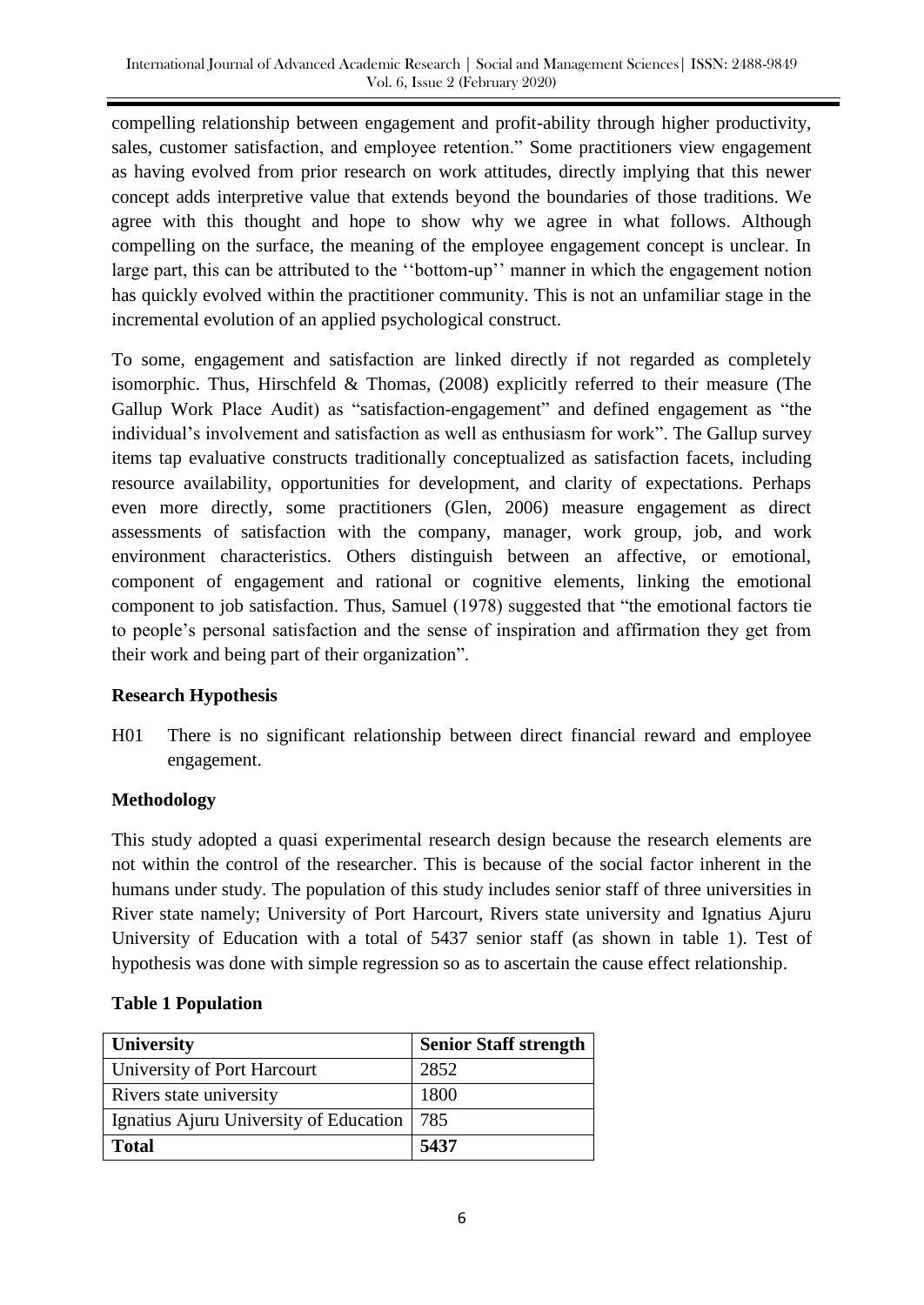### **Sample Size Determination**

The sample size would be determined using Taro Yamene Formula as stated below:

| n     | $\boldsymbol{N}$<br>$\overline{1+N(e)^2}$ |                |                                         |
|-------|-------------------------------------------|----------------|-----------------------------------------|
| where | n                                         |                | sample size                             |
|       | N                                         | $=$            | Total population                        |
|       | e                                         | $=$            | Tolerable error $(0.05)$                |
| n     | $=$                                       |                | 5437<br>$\overline{1+5}$ 437 $(0.05)^2$ |
| n     | $=$                                       | 5437<br>13.595 |                                         |
| n     |                                           | 400            |                                         |

### **Data Analyses and Findings**

**Table 2. Model Summary**

| Mode |                    | R Square | Adjusted R | Std. Error of |
|------|--------------------|----------|------------|---------------|
|      |                    |          | Square     | the Estimate  |
|      | $726^{\mathrm{a}}$ |          |            | 2.972         |

a. Predictors: (Constant), Direct\_Fin\_Reward

Here our model summary shows that a regression coefficient achieved for the model is 0.726 which is strong, and a coefficient of determinant of 0.527 which implies that 52.7% of our independent variable account for the outcome of our dependent variable.

### **Table 3 ANOVA<sup>a</sup>**

| Model |            | Sum of   | df  | Mean     | F       | Sig.              |
|-------|------------|----------|-----|----------|---------|-------------------|
|       |            | Squares  |     | Square   |         |                   |
|       | Regression | 2975.446 |     | 2975.446 | 336.954 | .000 <sup>b</sup> |
|       | Residual   | 2675.617 | 303 | 8.830    |         |                   |
|       | Total      | 5651.062 | 304 |          |         |                   |

a. Dependent Variable: Employee\_Engagement

b. Predictors: (Constant), Direct\_Fin\_Reward

In table 3, we also realize that our ANOVA has a p-value of 0.000 which is less than alpha of 0.05. To this end, we reject the stated null hypothesis.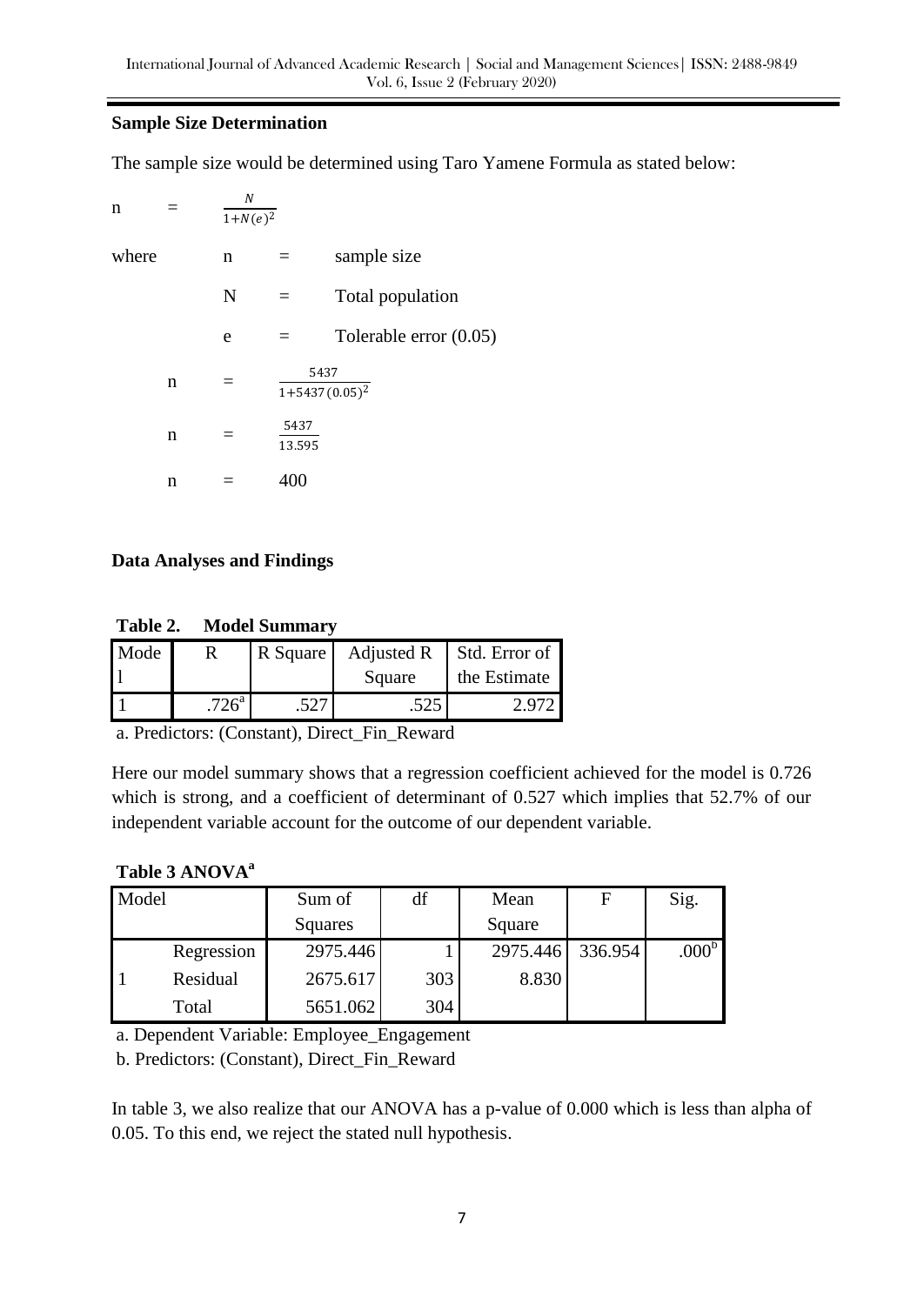| Table 4 Coefficients <sup>a</sup> |                   |                |            |              |        |      |  |
|-----------------------------------|-------------------|----------------|------------|--------------|--------|------|--|
| Model                             |                   | Unstandardized |            | Standardized |        | Sig. |  |
|                                   |                   | Coefficients   |            | Coefficients |        |      |  |
|                                   |                   |                | Std. Error | Beta         |        |      |  |
|                                   | (Constant)        | 5.661          | 1.027      |              | 5.513  | .000 |  |
|                                   | Direct_Fin_Reward | .851           | .046       | .726         | 18.356 | .000 |  |

| <b>Table 4 Coefficients</b> |  |  |
|-----------------------------|--|--|

a. Dependent Variable: Employee\_Engagement

Table 4 also confirms table 2 above. It shows a regression coefficient of 0.726 which is very strong and a p-value of 0.000 which is also less than 0.05. Therefore, we reject the stated null hypothesis.

### **Conclusion**

In this study, we have empirically analyzed the extent to which direct and indirect financial rewards can relate with employee low turnover, minimal absenteeism and higher performance. From the responses received from our respondents, we realized 151 copies of questionnaire from University of Port Harcourt, 103 copies of questionnaire from Rivers State University and 47 copies of questionnaire from Ignatius Ajuru University. We also realized that we had 181 male and 120 female respondents. More of our respondents were married while the least were divorced. Furthermore, more of our respondents had master"s degree while the least had Ph.D. For our test of hypothesis, we also realized that the tested null hypothesis had positive correlation coefficient and pvalues less than 0.05 alpha level. Therefore, the null hypothesis was rejected. This implies that direct financial reward significantly relates with employee engagement in tertiary institutions.

Therefore, university management has a role to play in determining effective reward systems that would meet the requirements of employees within their working environment. This is because every employee within the organization weighs the amount of energy put into his or her work vis a vis the perceived rewards from institutions. If institutions are mindful of these facts, they would realize that the human resource within the organization is the key resource while every other resources are secondary. The study is also an eye opener to the fact that institutional factors cannot be overlooked such as culture, structure, etc. These factors play a major role when it comes to ensuring that the right persons are in the right offices at the right time, doing the right things. Thus, ensuring that the right thing is done would lead to a significant result in employee engagement.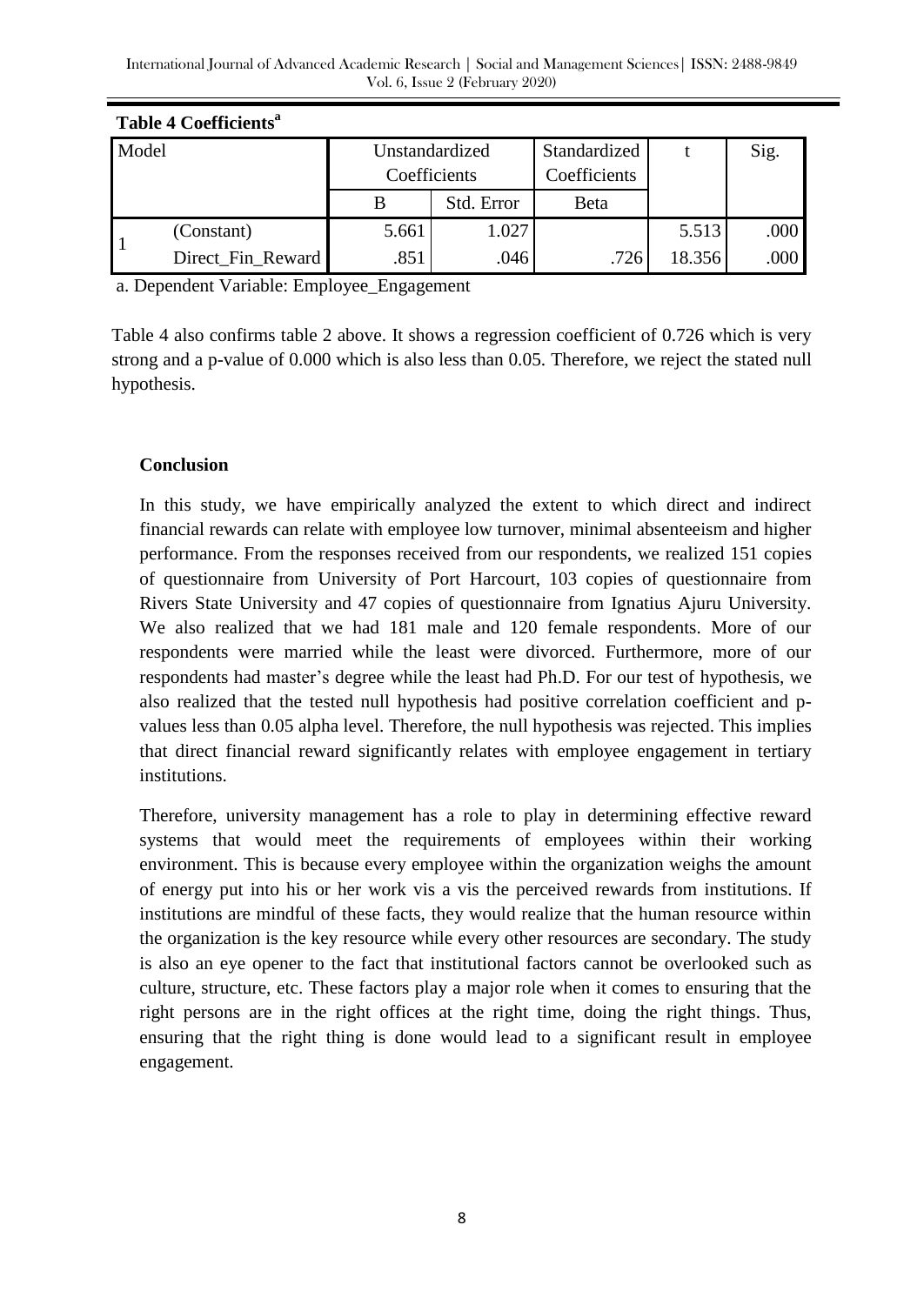### **Recommendations**

i. University management should ensure that direct financial rewards are not the only means of motivating staff, there should be other non-financial benefits as well as indirect financial benefits so that employees would be motivated to stay and have low turnover.

ii. Secondly, there should be a coordinated system put in place to ensure people are remunerated based on their input towards the system. Those who have done much should be rewarded and celebrated while those who have done below average should be encouraged to work harder.

iii. In order to create a sense of belonging within the workplace, management should ensure that time books are automated and employees who are known for their punctuality are celebrated.

iv. As much as the organizations can, each week should begin with an introduction of the best staff for the previous week. This introduction should indicate the indices used in rating such employees as the best for that week. It could be through attendance, work performance, etc.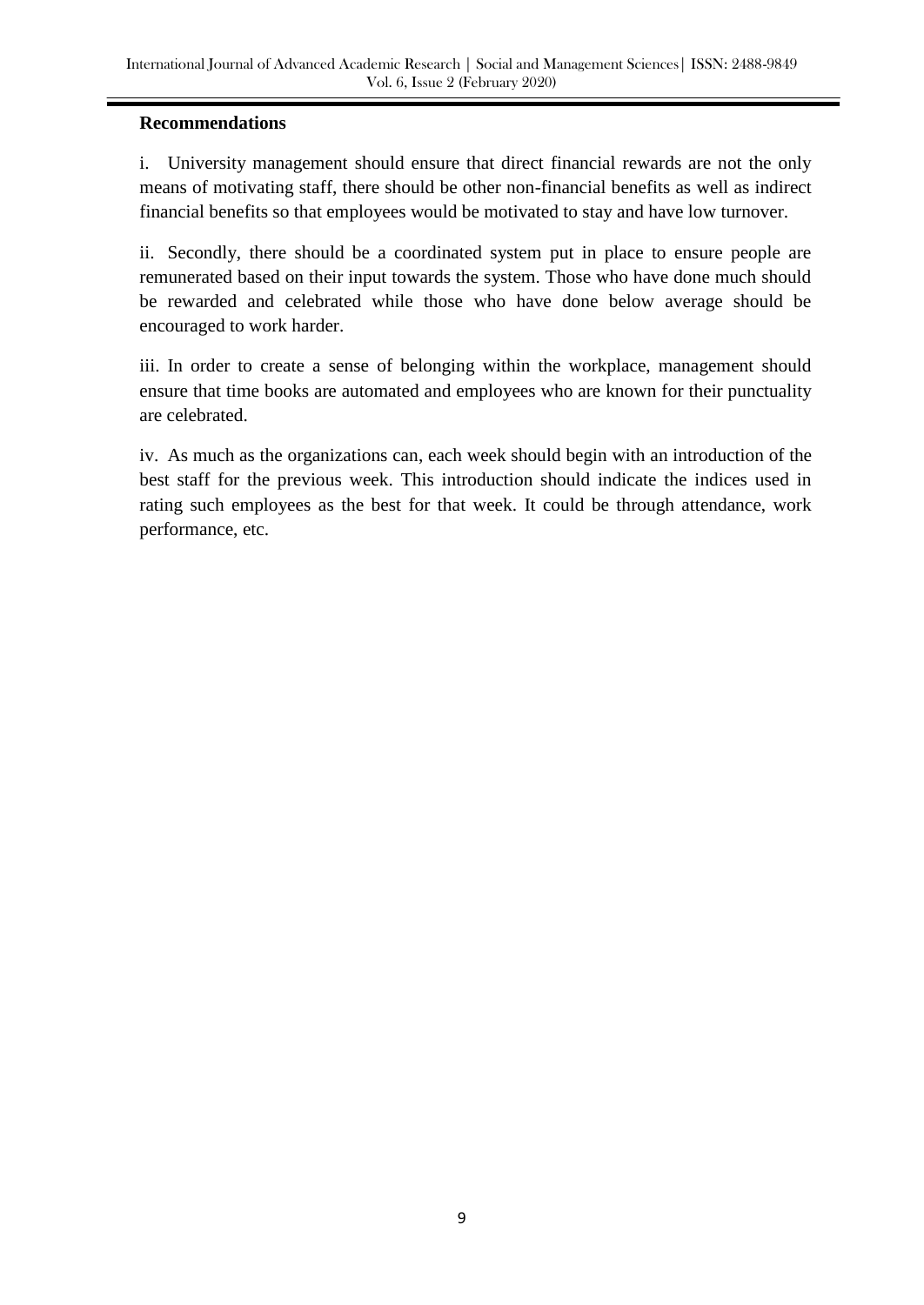#### **References**

- Adams, J. S. (1963). Toward an understanding of inequity. Journal of Abnormal and Social Psychology, 67, 422-436.
- Adams, J. S. (1965). Inequity in social exchange. In L. Berkowitz (Ed.), Advances in experimental social psychology 2(1) 22-33
- Adler, A. (1935). The fundamental views of individual psychology. International Journal of Individual Psychology, 1(1), 5-8.
- Allen R.S., & Helms M.M., (2001). Reward Practices and Organizational Performance" Compensation &Benefits Review, 33, 74-80.
- Allen, R.S., & Kilmann, R.H. (2001). The Role of the Reward System for a Quality Management Based Strategy, Journal of Organizational Change Management, 14 (2), 10- 127.
- Andrews, I. R. (1967). Wage inequity and job performance: An experimental study. Journal of Applied Psychology, 51, 39-45.
- Ansbacher, H. L., &Ansbacher, R. R. (Eds.) (1956) The individual psychology of Alfred Adler. New York: Basic Books.
- Armstrong, M. (2006). A Hand Book of Human Resource Management Practice, 10th edition London: Kogan Page at work. Academy of Management Journal, 3(3) 692- 724.
- Austin, W., & McGinn, N. C. (1977). Sex differences in choice of distribution rules. Journal of Personality, 45, 379-394.
- Austin, W., &Walster, E. (1974) Participants' reactions to equity with the world. Journal of Experimental Social Psychology, 10, 528-548.
- Barclays Bank of Kenya Limited, (2013). http://www. Barclays Bank of Kenya.co.ke, accessed on 28th April 2013.
- Best, R. G., Stapleton, L. M., & Downey, R. G. (2005). Core self-evaluations and job burnout: the test of alternative models. Journal of Occupational Health Psychology, 10, 441-451.SS.
- Blau, P. M. (1964). Exchange and power in social life. New York: Wiley.
- Blumstein, P. W., & Weinstein, E. A. (1969). The redress of distributive justice. American Journal of Sociology, 74, 408-418.
- Burke, R. J., &Cooper, C.L. (2004). Leading in turbulent times. Oxford, UK: Blackwell Publishing.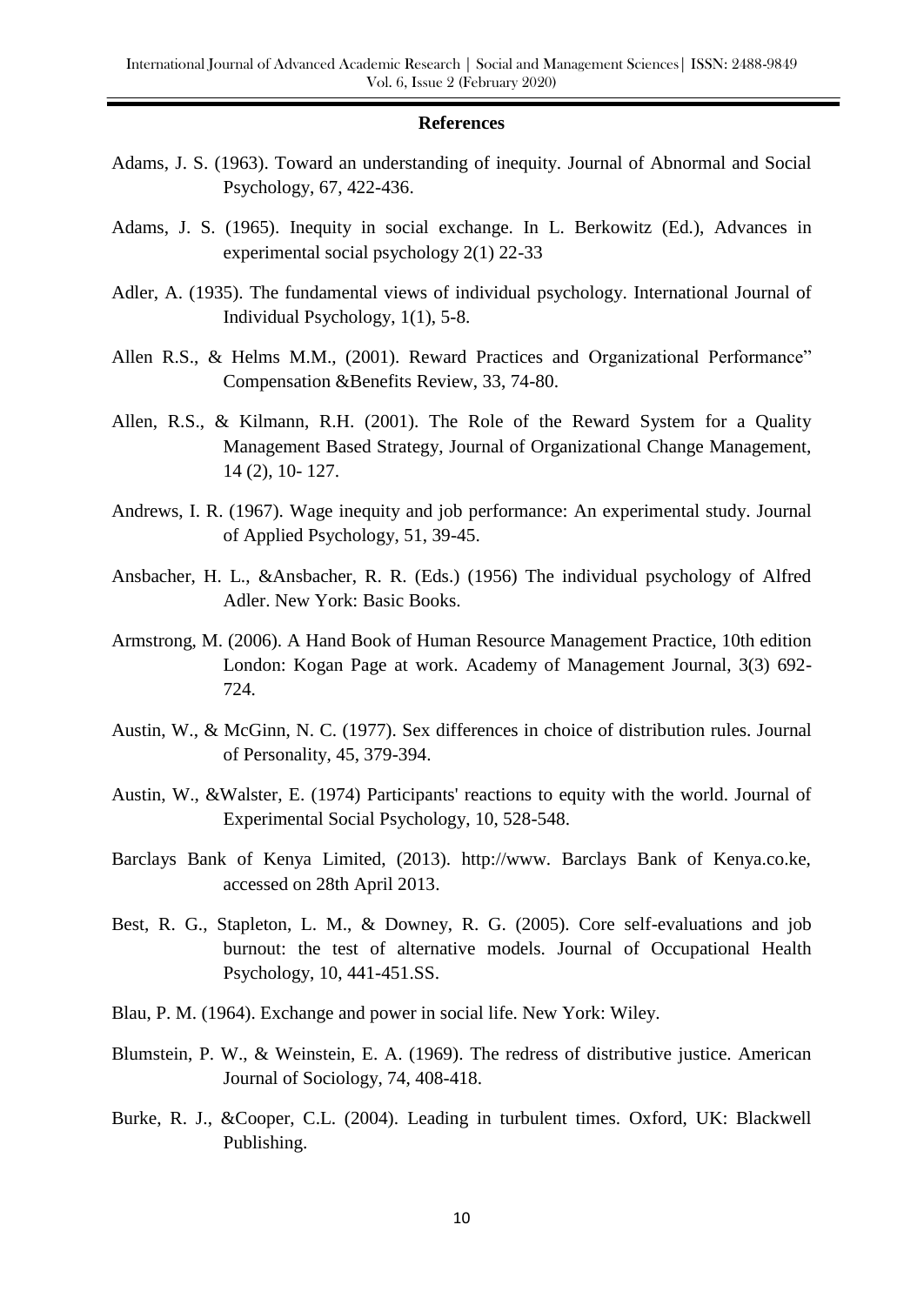- Callahan-Levy, C. M., & Mess6, L. A. (1979). Sex differences in the allocation of pay. Journal of Personality and Social Psychology, 37, 433-446.
- Campbell, J. P., & Pritchard, R. D. (1976). Motivation theory in industrial and organizational psychology. In M. D. Dunnette
- Carrell, M. R., & Dittrich, J. E. (1976). Employee perceptions of fair treatment. Personnel Journal, 55, 523-524.
- Carrell, M. R., & Dittrich, J. E. (1978). Equity theory: The recent literature, methodological considerations and new directions. Academy of Management Review, 3, 202- 210.
- Chartered Institute of Personnel and Development (2006). Working Life: Employee Attitudes and Engagement, London: CIPD.
- Chartered Institute of Personnel and Development (2007). How Engaged are British Employees? London: CIPD.
- Coles, R. (1977). Privileged ones. Boston: Little, Brown.
- Erez, A., & Judge, T. A. (2001). Relationship of core self-evaluations to goal setting, motivation, and performance. Journal of Applied Psychology, 86, 1270-1279.
- Evans, R. (2001). The Human Side of School Change; Reform, Resistance, and the Real- life Problems of Innovation, San Francisco, CA: Jossey-Bass.
- Farr, J. L. (1976). Incentive schedules, productivity, and satisfaction in work groups: A laboratory study. Organizational Behavior and Human Performance, 17, 159- 170.
- Finn, F. H., & Lee, S. M. (1972). Salary equity: Its determination, analysis, and correlates. Journal of Applied Psychology, 56, 283-292.
- Gallup (2006). 'Gallup study: engaged employees inspire company innovation: national survey finds that passionate workers are most likely to drive organisations forward', The Gallup Management Journal, http://gmj.gallup.com/content/24880/Gallup-Study-Engaged-Employees-Inspire-Company.aspxGarrow V (unpublished), Staff Engagement: Summary Literature Review.
- Gergen, K. J., Morse, S. J., & Gergen, M. M. (1980). Behavior exchange in a cross-cultural perspective. In H. C. Triandis& R. W. Breslin (Eds.), Handbook of crosscultural psychology (Vol. 5, pp. 121-154). Boston: Allyn and Bacon.
- Ghiselli, E. E., Campbell, J. P., & Zedeck, S. (1981). Measurement theory for the behavioral sciences. San Francisco: Freeman.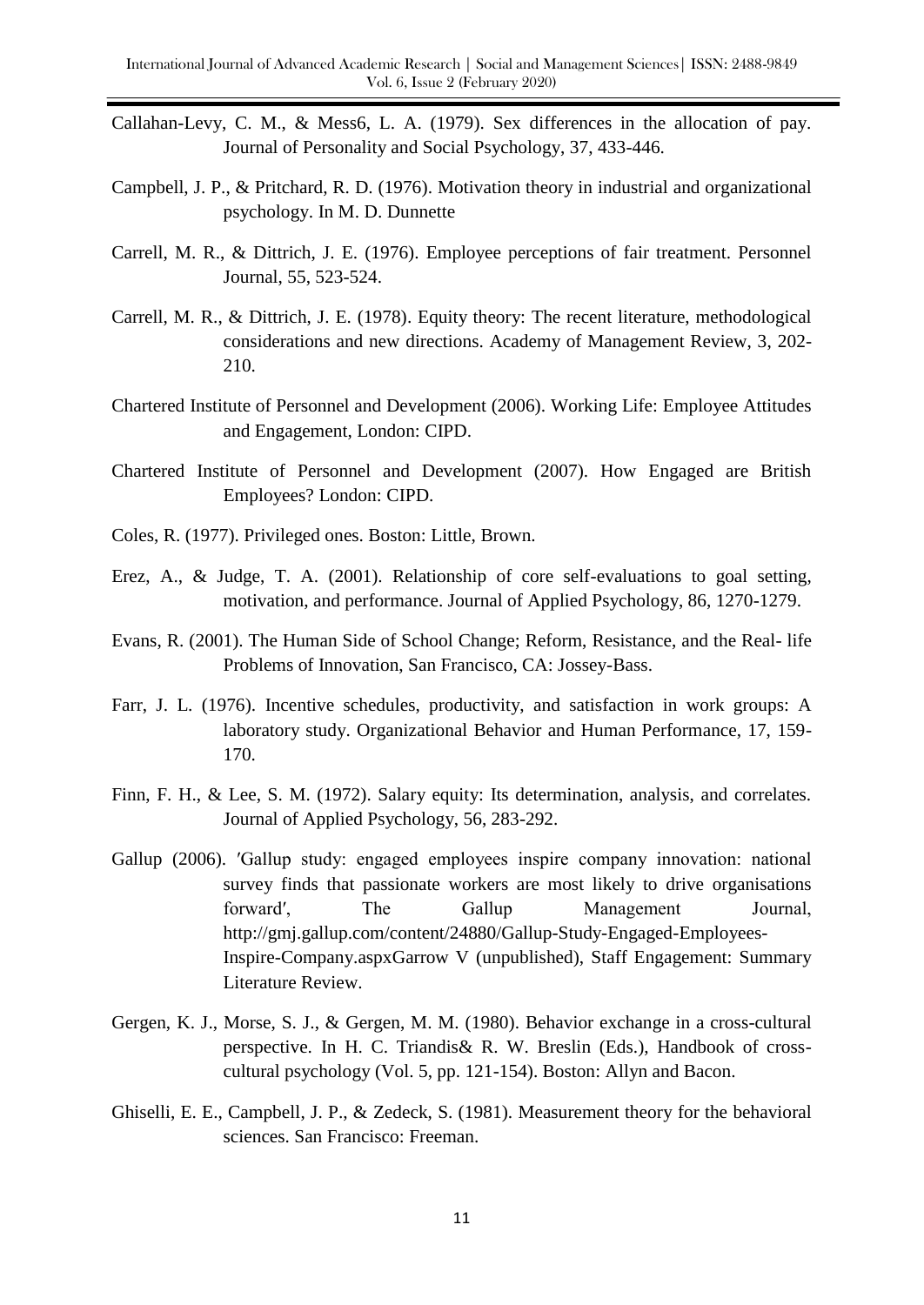- Glen C (2006). 'Key skills retention and motivation: the war for talent still rages and retention is the high groundʹ, Industrial and Commercial Training, 38(1), 37–45.
- Goodman, P. S. (1974). An examination of referents used in the evaluation of pay. Organizational Behavior and Human Performance, 12, 170-195.
- Goodman, P. S., & Friedman, A. (1968). An examination of the effect of wage inequity in the hourly condition. Organizational Behavior and Human Performance, 3, 340- 352.
- Graen GB (2008). 'Enriched engagement through assistance to systems' change: a proposal', Industrial and Organisational Psychology, 1, 74–75
- Greenberg, J. (1978). Allocator-recipient similarity and the equitable division of rewards. Social Psychology, 41, 337-341.
- Greenberg, J. (1979). Protestant ethic endorsement and the fairness of equity inputs. Journal of Research in Personality, 13, 81-90.
- Greenberg, J. S., & Westcott, D. R. (1983). Indebtedness as a mediator of reactions to aid. In J. D. Fisher, A. Nadler, & B. M. De Paulo (Eds.), New directions in helping (Vol. 1, pp. 85-112). New York: Academic Press.
- Hallberg UE, Schaufeli WB (2006). "Same same but different? Can work engagement be discriminated from job involvement and organisational commitment?ʹ, European Psychologist, 11(2), 119–127.
- Harter JK (2000). 'Managerial talent, employee engagement, and business- unit level performanceʹ, Psychologist Manager Journal, 4(2), 215–224.
- Harter JK, Schmidt FL, Hayes TL (2002). 'Business- unit- level relationship between employeea satisfaction, employee engagement, and business outcomes: a metaanalysis ʹ, Journal of Applied Psychology, 87(2), 268–279.
- Heintzman R, Marson B (2006). People, service and trust: links in the public sector service value chain, Canadian Government Executive, www.hrmaagrh. gc.ca/veobe/publications/atricle\_e.asp
- Hewitt Associates (2004). Hewitt Associates study shows more engaged employees drive improved business performance and return, Press Release, May.
- Hirschfeld RR, Field HS (2000). 'Work centrality and work alienation: distinct aspects of a general commitment to workʹ, Journal of Organisational Behavior, 21, 789– 800.
- Hirschfeld RR, Thomas CH (2008). 'Representations of trait engagement: integration, additions and mechanismsʹ, Industrial and Organisational Psychology, 1, 63– 66.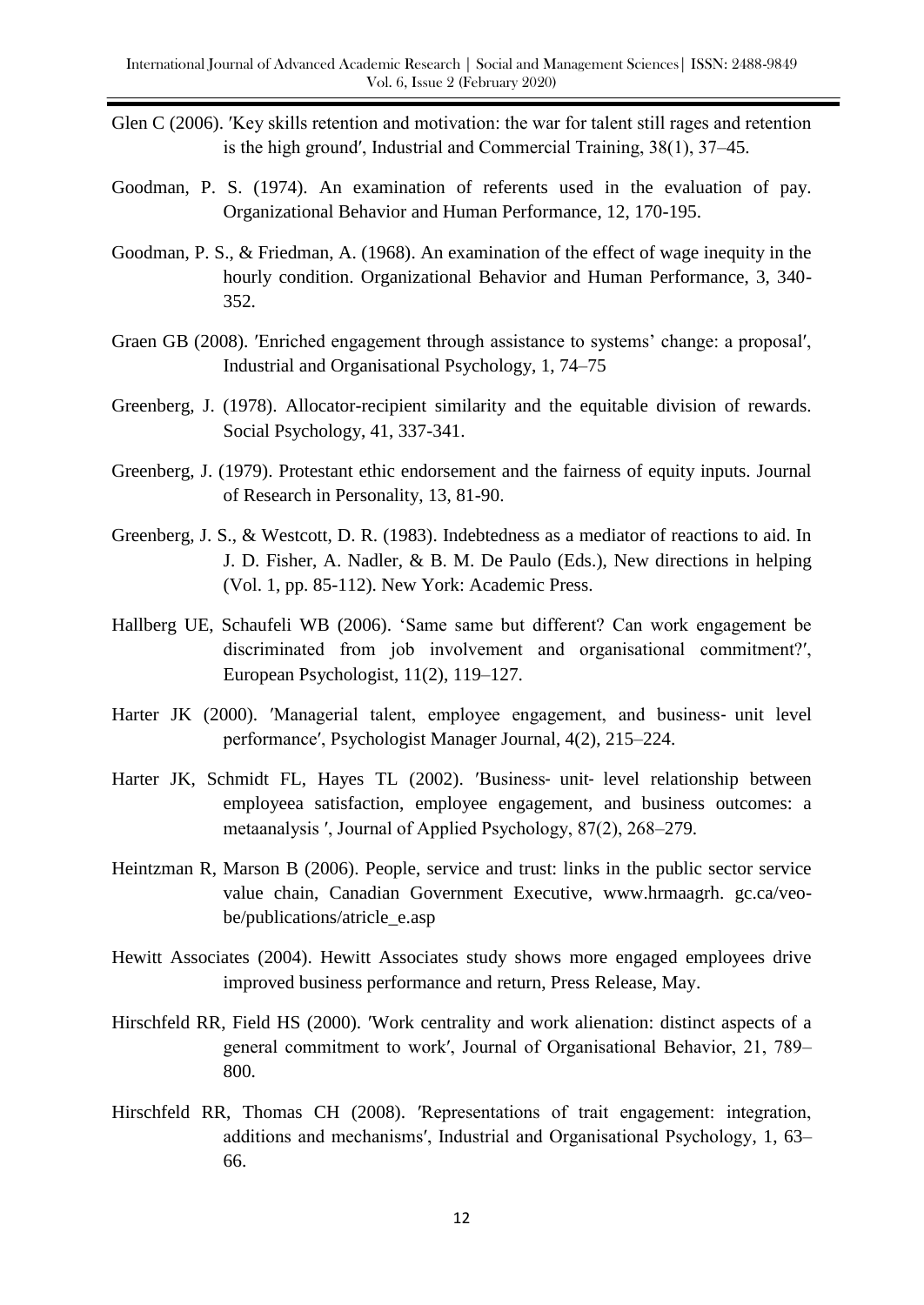- Hook, J. G., & Cook, T. D. (1979). Equity theory and the cognitive ability of children. Psychological Bulletin, 86, 429-445.
- Huesmann, L. R., & Levinger, G. (1976). Incremental exchange theory: A formal model for progression in dyadic social interaction. In L. Berkowitz & E. Walster (Eds.), Advances in experimental social psychology (Vol. 9, pp. 191-230).New York: Academic Press.
- J. D. Fisher (Eds.). New directions in helping (Vol. 2, pp. 13-44). New York: Academic Press.
- Jeffrey, S.A., and Schaffer, V. (2007), The Motivational Properties of Tangible Incentives, Compensation and Benefits Review, May-June, 44-50.
- Jenkins, G. D., Jr., & Lawler, E. E. HI (1981) Impact of employee participation in pay plan development. Organizational Behavior and Human Performance, 28, 111-128.
- Kahn, W. A. (1990). Psychological conditions of personal engagement and disengagement at work. Academy of Management Journal, 33, 692-724.
- Kahn, W. A. (1992). To be full there: psychological presence at work. Human Relations, 45, 321-349.
- Kahn, W.A. (1990). Psychological conditions of personal engagement and disengagement.
- Kerr, J. and Slocum, J. W. (1987). Managing Corporate Culture Trough Reward System.
- Ketter, P. (2008). 'What's the big deal about employee engagement?', American Society for Training & Development, January: 45–49.
- Kohn, A. (1993). Punished by Rewards, Boston, MA: Houghton-Mif?in.
- Krebs, D. (1970). Altruism-an example of the concept and a review of the literature. Psychological Bulletin, 73, 258-302.
- Kular, S., Gatenby, M., Rees, C., Soane, E., & Truss, K. (2008). Employee engagement: A literature review. Unpublished manuscript, Kingston Business School, Kingston University, Surrey, UK.
- Kular, S., Gatenby, M., Rees, C., Soane, E., & Truss, K. (2008). Employee engagement: A literature review. Unpublished manuscript, Kingston Business School, Kingston University, Surrey, UK.
- Lawler (2003). Treat People Right. San Francisco: Jossey. Bassinc.
- Leventhal, G. S. (1976). Fairness in social relationships. Morristown, NJ: General Learning Press.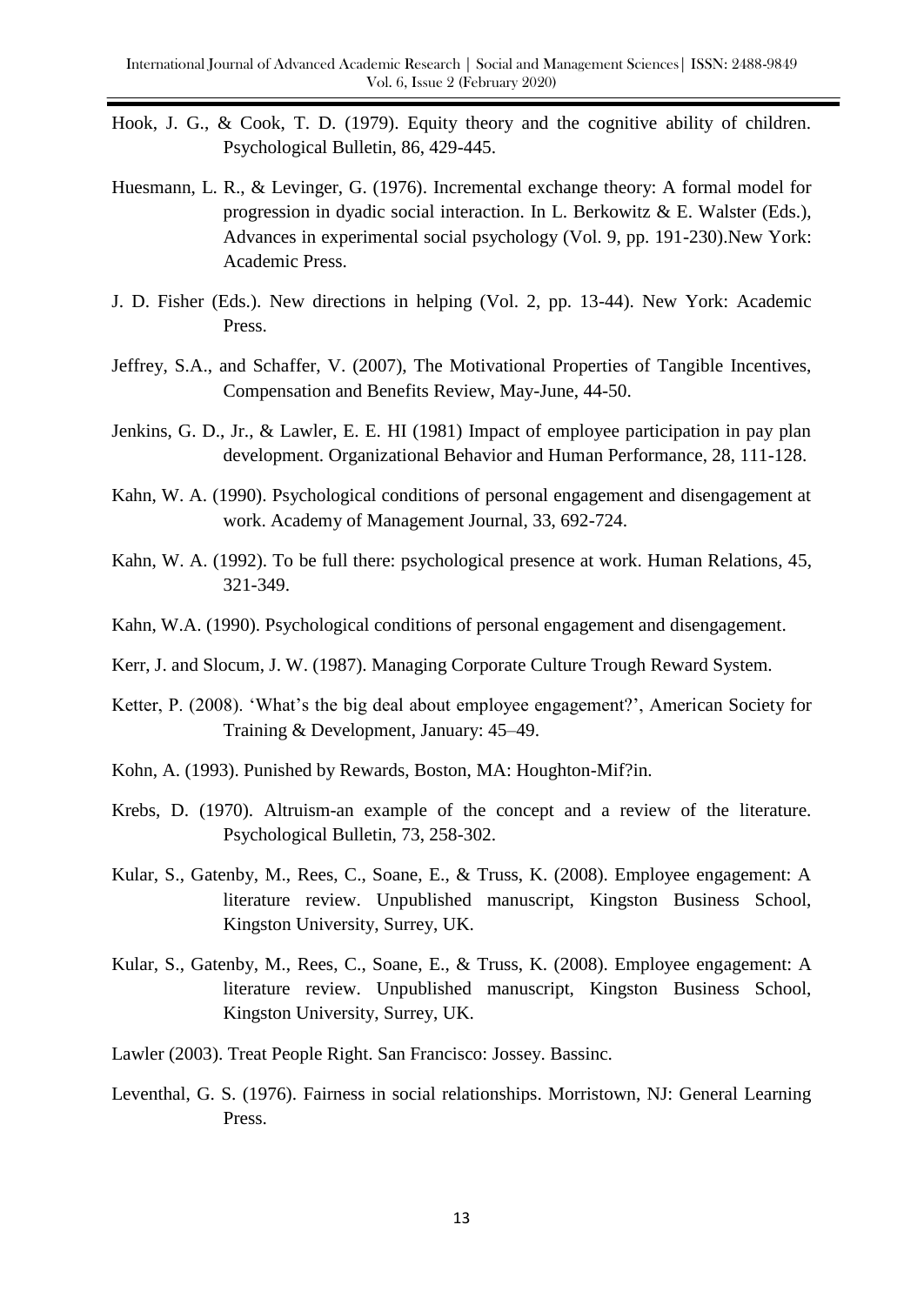- Locke, E. A. (1976). The nature and causes of job satisfaction. In M. D. Dunnette (Ed.), Handbook of industrial and organizational psychology (pp. 1297-1349). Chicago: Rand Mc-Nally.
- Magjuka R. J & Baldwin T.T. (1991). Team-Based Employee Involvement Programs: Effects of Design and Administration, Personnel Psychology, 44 (4), 793-812.
- Mahaney, R. C.& Lederer, A.L. (2006). The Effect of Intrinsic and Extrinsic Rewards for Developers on Information Systems Project Success, Project Management Journal, 37 (4), 42-54.
- Major, B., &Deaux, K. (1982). Individual differences in justice behavior. In J. Greenberg & R. L. Cohen (Eds.), Equity and justice in social behavior (pp. 43-76). New York: Academic Press.
- Major, B., McFarlin, D. B., & Gagnon, D. (1984). Overworked and underpaid: On the nature of gender differences in personal entitlement. Journal of Personality and Social Psychology, 47, 1399-1412.
- Maluti, L. V., Warentho, T. O., &Shiundu, J. O. (2011). Impact of Employee Commitment on Retention in State Financial Corporations in Kenya. International Journal of Business and Public Management Vol. 2(2): 30-38.
- Merton, V., Merton, K., & Barber, E. (1983). Client ambivalence in professional relationships: The problem of seeking help from strangers. In B. M. De Paulo, A. Nadler.
- Mess, L. A., Dawson, J. E., & Lane, I. M. (1973). Equity as a mediator of the effect of reward level on behavior in the prisoner's dilemma game. Journal of Personality and Social Psychology, 26, 60-65.
- Miner, J. B. (1980). Theories of organizational behavior. Hinsdale, IL: Dryden Press.
- Mosak, H. H. (1959). The getting type, a parsimonious social interpretation of the oral character. Journal of Individual Psychology, 15, 193-198.
- Mosak, H. H. (1971). Lifestyle. In A. G. Mikelly (Ed.), Techniques for behavior change (pp. 77-81). Springfield, IL: Thomas.
- Moschetti, G. J. (1979). Calculating equity: Ordinal and ratio criteria. Social Psychology Quarterly, 42, 172-176.
- Mottaz, C. J. (1985). The Relative Importance of Intrinsic and Extrinsic Rewards as Determinants of Work Satisfaction, The Sociological Quarterly, 26 (3), 365- 385.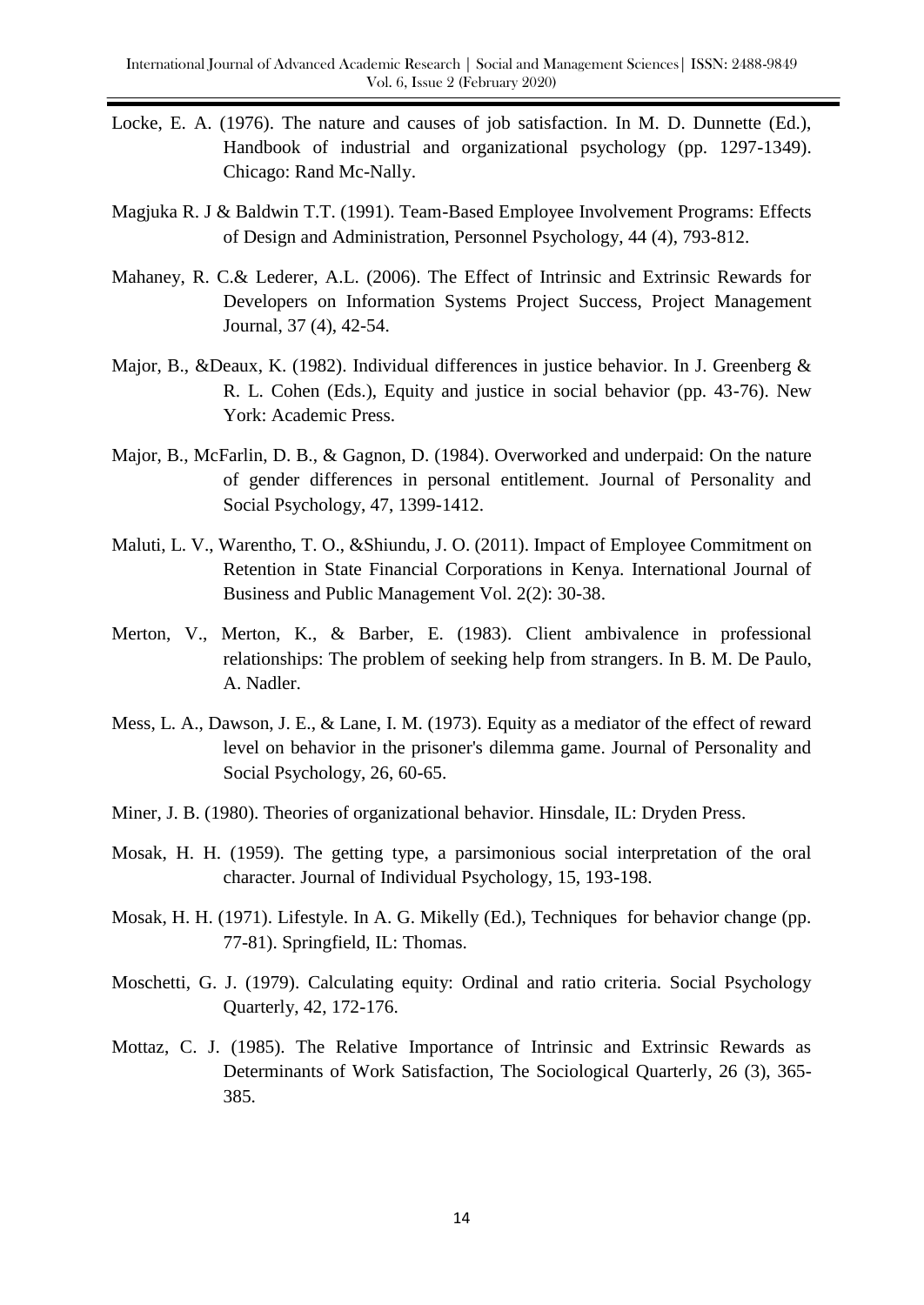- Mowday, R. T. (1983). Equity theory predictions of behavior in organizations. In R. M. Steers & L. W. Porter (Eds.), Motivation and work behavior (3rd ed., pp. 91- 113). New York: McGraw-Hill.
- Mutunga, C. N. (2009). Factors that contribute to the level of employee engagement in the telecommunication industry in Kenya: a case study of Rift Valley Bottlers Kenya. Unpublished MBA Research Project, University of Nairobi.
- Mwangi, C. I., (2011). Utilization of Emotional Intelligence and Transformational Leadership for Employee Engagement in Public Universities in Kenya Unpublished MBA Research Project, Jomo Kenyatta University of Agriculture and Technology.
- Orodho, J.A, & Kombo D.K. (2002). Research Methods. Kenyatta University Institute of Open Learning. Nairobi.
- Porter, L. W., & Lawler, E. E. III. (1968). Managerial attitudes and performance. Homewood, IL: Irwin. pp. 267-299). New York: Academic Press.
- Pritchard, R. D. (1969). Equity theory: A review and critique. Organizational Behavior and Human Performance, 4, 176-211.
- Pritchard, R. D., Dunnette, M. D., & Jorgenson, D. 0. (1972) Effects of perceptions of equity and inequity on worker performance and satisfaction. Journal of Applied Psychology, 56, 75-94.
- Radinsky, T. L. (1969). Equity and inequity as a source of reward and punishment. Psychonomic Science, 15, 293-295.
- Reis, H. J., & Gruzen, J. (1976). On mediating equity, equality and self-interest: The role of self-preservation in social exchange. Journal of Experimental Social Psychology, 12, 487-503.
- Reward Systems (2008). Koala Consulting and Training: Retrieved February 24,2012, from http://www.koalacat.comiarchive/O 16RewardSystems.
- Romer, D. (1977). Limitations in the equity-theory approach: Toward a resolution of the "negative-inputs" controversy. Personality and Social Psychology Bulletin, 3, 228-231.
- Rosenhan, D. L. (1978). Toward resolving the altruism paradox: Affect, self-reinforcement and cognition. In L.G. Wispe (Ed.), Altruism, sympathy, and helping (pp. 101- 114). New York: Academic Press.
- Rushton, J. P. (1980). Altruism, socialization, and society. Englewood Cliffs, NJ: Prentice-Hall.
- Rychlak, J. F. (1973). Introduction to personality and psychotherapy. Boston: Houghton Mifflin.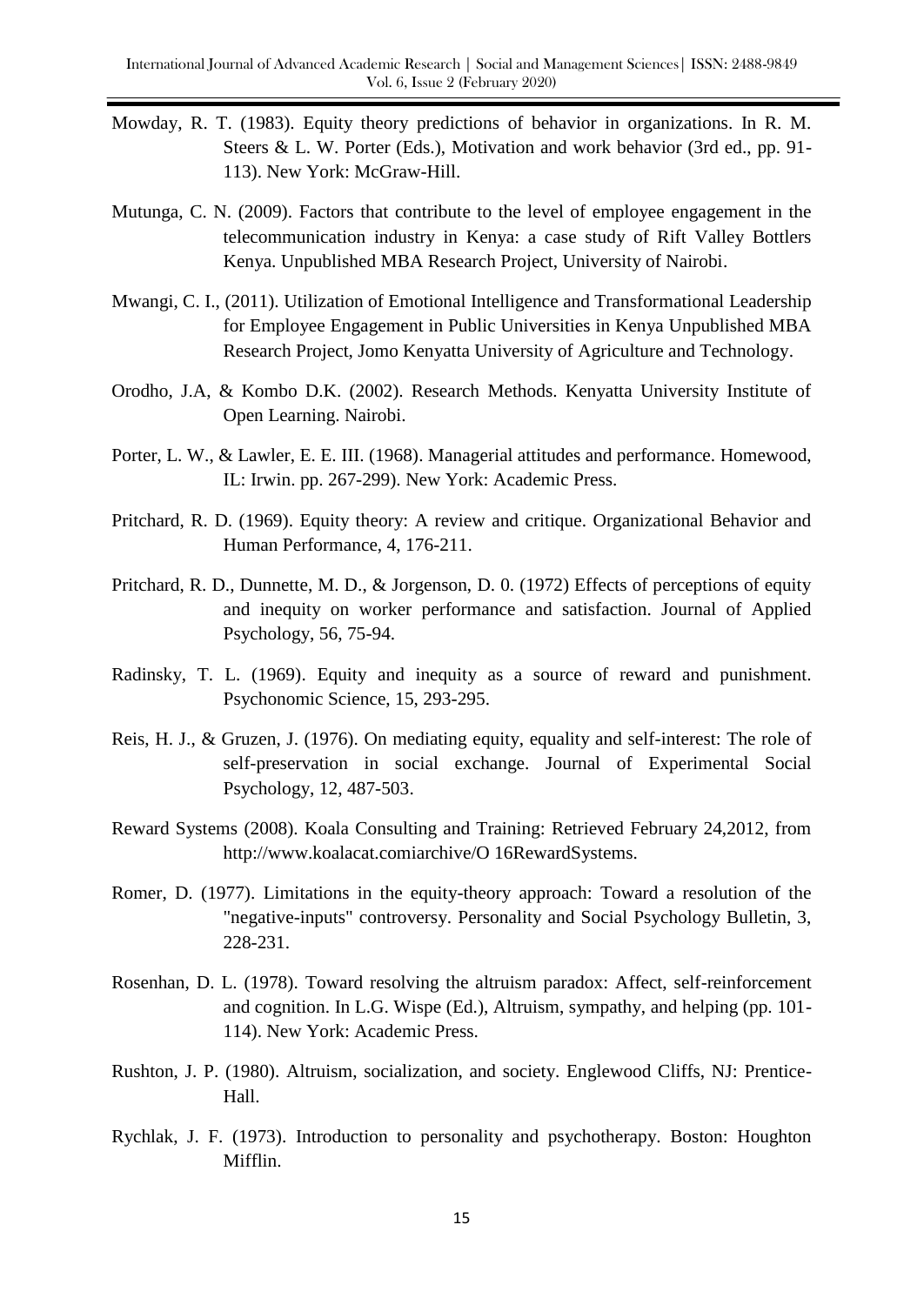- Saks, M. A. (2006). Antecedents and consequences of employee engagement. Journal of Managerial Psychology, 21, 610-619.
- Samuel, W. (1978). Toward a simple but useful equity theory: A comment on the Romer article. Personality and Social Psychology Bulletin, 4, 135-138.
- Saunderson, R. (2004). Survey Findings of the Effectiveness of Employee Recognition in the Public Sector, Public Personnel Management, 33, 3, 255-276.
- Schmidt, F. L., & Hunter, J. E. (1982). Two pitfalls in assessing fairness of selection tests using the regression model. Personnel Psychology, 35, 601-607.
- Serino, B. (2002). Non-cash Awards Boost Sales Compensation Plans, Workspan, 45, 8, 4- 27
- Shapiro, E. G. (1975). Effect of expectation of future interaction on reward allocations in dyads: Equity or equality. Journal of Personality and Social Psychology, 31, 873-880.
- Shaw, K. (2005). Employee Engagement: How to Build a High-performance Workforce, Chicago, IL: Melcrum Publishing Limited.
- Shirom, A. (2003). 'Job-related burnout: A review', in J.C. Quick & L.E. Tetrick (Eds.), Handbook of Occupational Health Psychology (pp. 245–65).Washington, DC: American Psychological Association.
- Shuck, B., &Wollard, K. (2010). Employee engagement and HRD: A seminal review of the foundations. Human Resources Development Review, 9, 89-110.
- Singh, R. (1983). Leadership style and reward allocation: Does least preference co-worker scale measure task and relation orientation? Organizational Behavior and Human Performance, 32, 178-197.
- Society for Human Resource Management (2006). SHRMSpecialExpertisePanels2006 trends report. Alexandria, VA: Author.
- Stajkovic, A.D., and Luthans, F. (2003). Behavioral Management and Task Performance in Organizations: Conceptual Background, Meta-analysis, and Test of Alternative Models, Personnel Psychology, 56, 155-194.
- Swap, W. C., & Rubin, J. Z. (1983). Measurement of interpersonal orientation. Journal of Personality and Social Psychology, 44, 208-219.
- Telly, C. S., French, W. L., & Scott, W. G. (1971). The relationship of inequity to turnover among hourly workers. Administrative Science Quarterly, 16, 164-171.
- Ulrich, D. & Brockbank, W. (2005). HR Value Proposition. Cambridge, MA: Harvard Business Press.